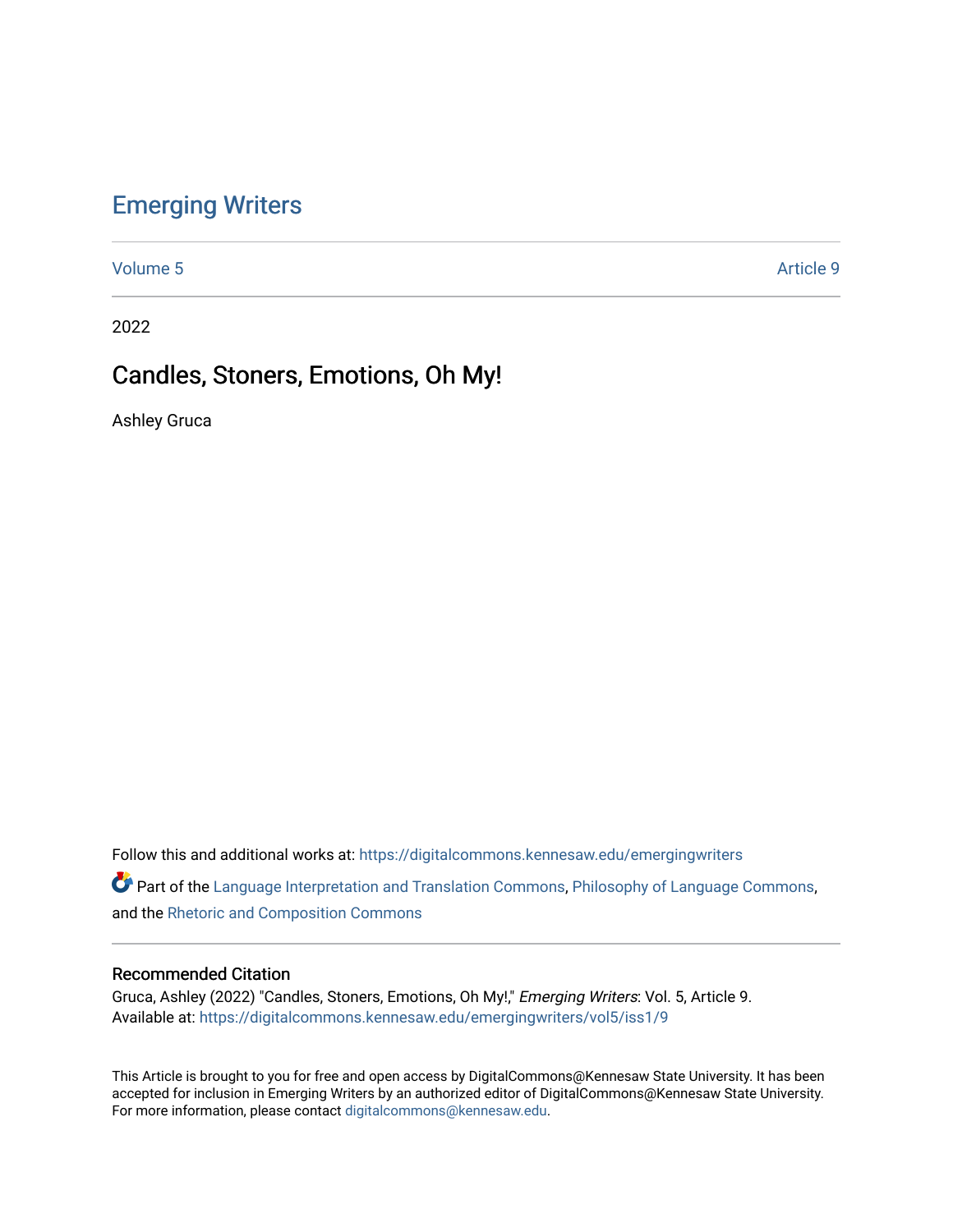Candles, Stoners, Emotions, Oh My! by Ashley Gruca

# **Introduction:**

Have you ever said something that someone completely misunderstood? Have you ever gotten in trouble for saying something that you did not know had a bad meaning to it? Did you ever think that you are saying the same words as your favorite music artist? This is extremely common in our complex and confusing language. We are subconsciously changing our language little by little with each generation. There are plenty of examples of this, but one that stands out to me is the word "lit." There are multiple layers and meanings to this word. The meaning of lit I am focusing on is, according to *Urban Dictionary*, "when something is turned up or popping." In more simplified terms, "lit" means when something is exciting.

I chose this word because I used to use it often with my friends and family when I was in middle school and high school. It is also a joke between me and my family because I said it so much; it was a main part of my vocabulary. I used "lit' so much that I signed my friend's yearbook using "lit." This word can also be found in songs (normally in songs targeted for a younger audience) but specifically in all of Travis Scott's songs because it is his signature ad-lib, which is a repeated word or phrase rappers use in their songs. I believe these two examples give two completely different instances of the word and show the difference between the generations. I find it extremely interesting that every generation has its own "language" within the same language. Humans are made to be different, evolve, and change, so it is inevitable that certain words change their meanings and new meanings are created. The word "lit" allows people to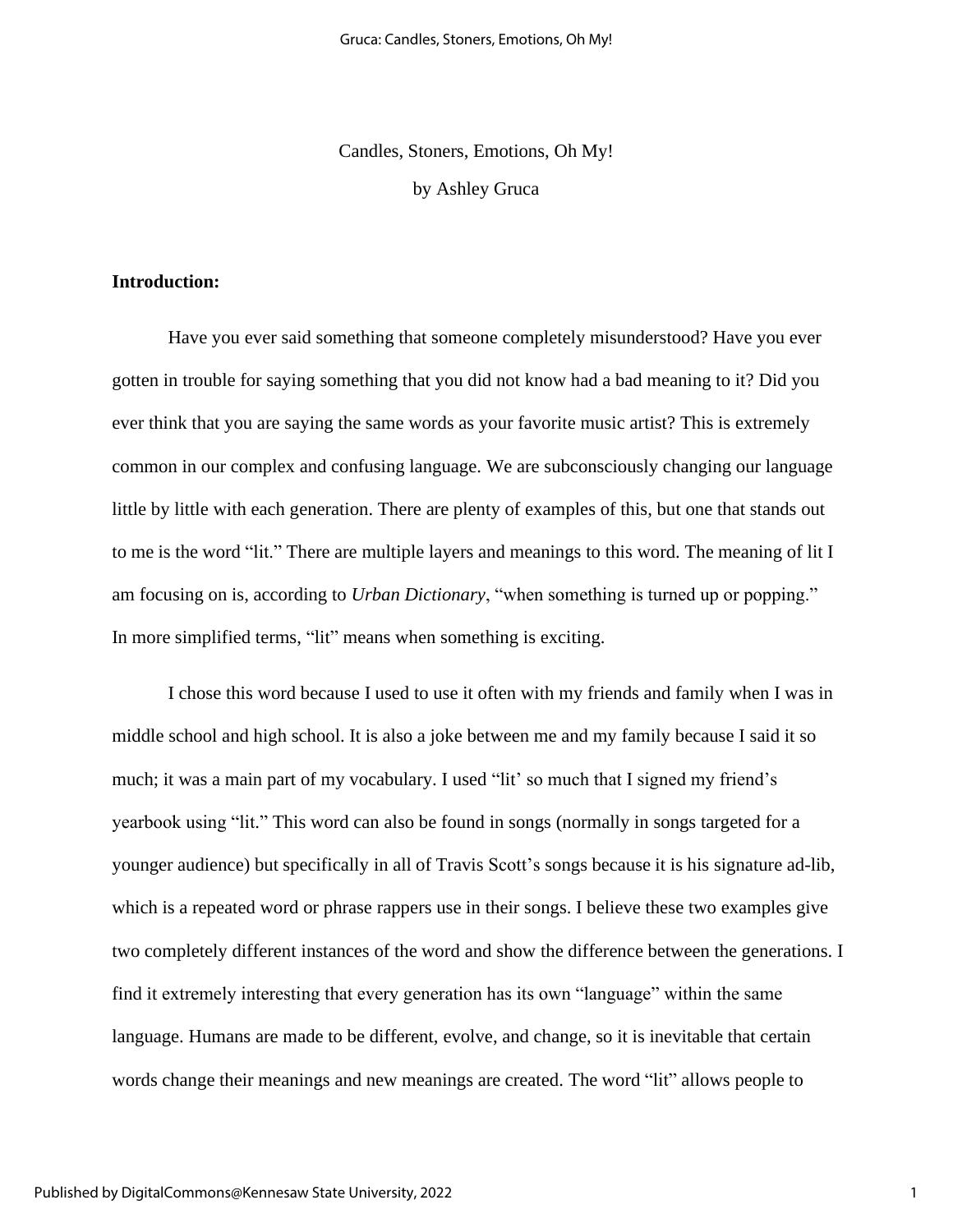express excited emotions, but since the word has different meanings with every generation, this meaning is exclusive to a certain generation and is considered "cringey" when others use it. Using the word "lit" with the new meaning was invented to create connections—such as an eighth grader to a famous artist—and focus on people rather than a thing.

## **Intro into Yearbook Example:**

Looking back on my eighth-grade year, it was a very strange and cringeworthy time. It was a time when everyone was trying to figure out how to interact with each other and figuring out how we wanted others to perceive us. When I stated, "can't wait to see you in high school; it's gonna be lit" in my friend's yearbook, (which is unarguably cringey and somewhat humorous), I used the correct definition of the word, but it's still considered somewhat unacceptable. This is simply because, though they can use it correctly in a sentence, a younger person cannot fully understand, or should not fully understand, the meaning of it. "Lit" should strictly be used by high schoolers and possibly college students. Just as younger people are judged for using this word, older people also are judged because they use "lit" with a different intended meaning. This creates a barrier for the usage of the word between generations. My friend's mom saw the yearbook and called my mom concerned because she was afraid "lit" meant getting drunk and high. As an innocent teenager, that was definitely not what I was going for. The older generations used this word as a way to describe people being stoned or drunk. This is a great example of how the older generation has a completely different meaning to the word "lit". It can create a sense of excitement, or it can create a sense of frowned-upon behavior; it depends on the situation and timing.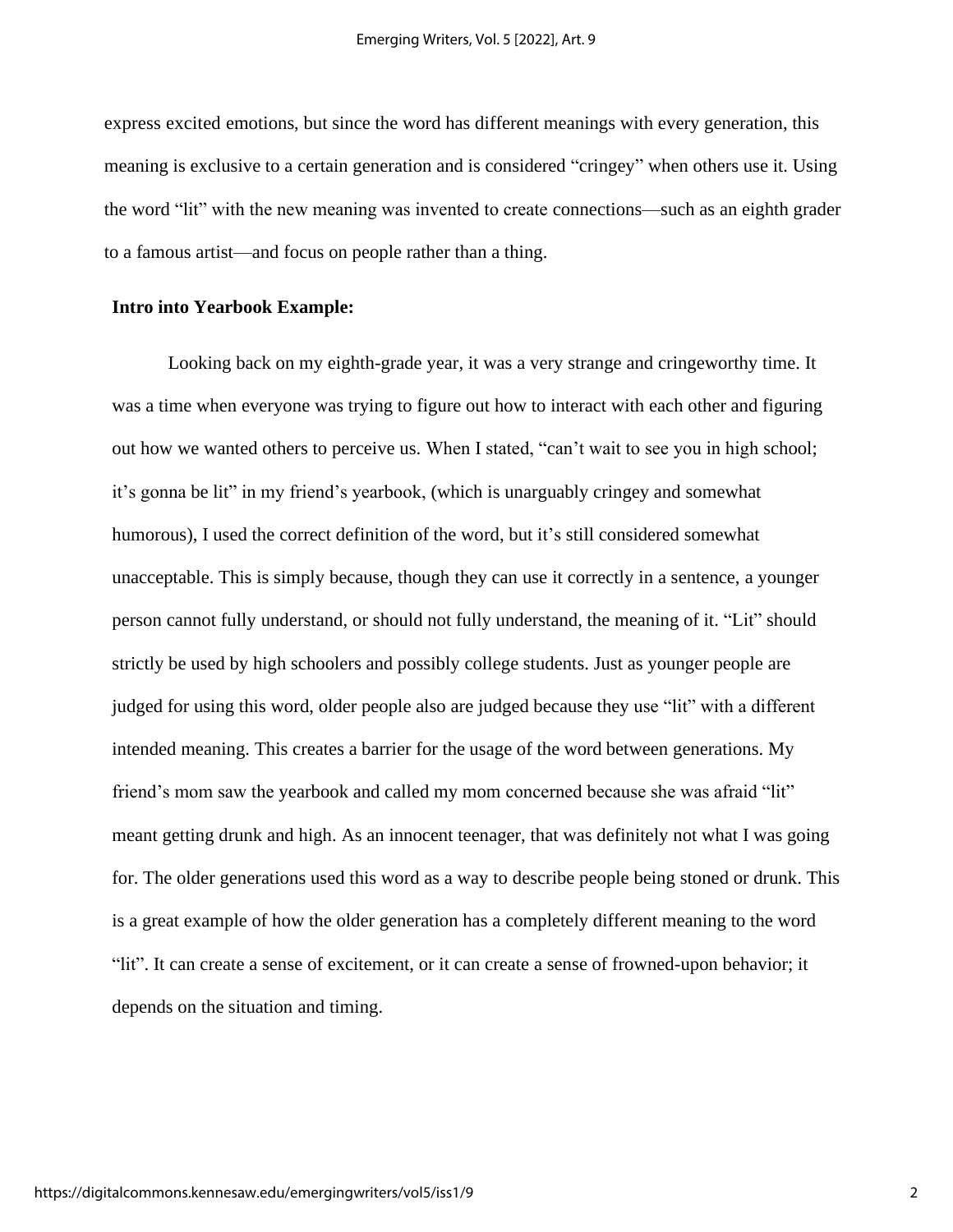## **Kairos for Yearbook Example:**

Kairos plays a huge part in these different meanings because it truly depends on the timing of a situation to determine which meaning of the word is being used. Depending on the audience, context, and timing of the circumstance, "lit" could be used as describing a candle that's burning; a term to describe a stoner; or used to express happy and hype emotions. It can be considered cringey, incorrect, or just completely misunderstood. Our language is confusing; understanding that there are many components that contribute to the meanings of words can make it a little more navigational. With that being said, I believe once you hit a certain age, there are words that you will never quite understand the meaning of if they come from younger generations. Words and their meanings are constantly changing. The older you get, the less "in the know" you are and the less you care about it.

I am sure we all remember the last day of school each year (especially eighth and twelfth grades) where everybody signed everyone's yearbooks. It is a day that is anticipated and a day that many look forward to each year. My eighth grade yearbook signing was especially special because I went to a private school and had been around the same people since kindergarten. I was overwhelmed with emotions that day, to say the least—mostly excitement. Since "lit" is associated with excitement and connecting with people, it is clear why my emotions would gear me towards using the word "lit". I was happy for the school year to be over and to start a new chapter in my life going to high school, but I was also sad to leave the people I had been with for my whole school career thus far. By using the word "lit" to sign my friend's yearbook, I was expressing my excited feelings but also connecting with him in a way that we are both going to the same high school and are going to have a good time together.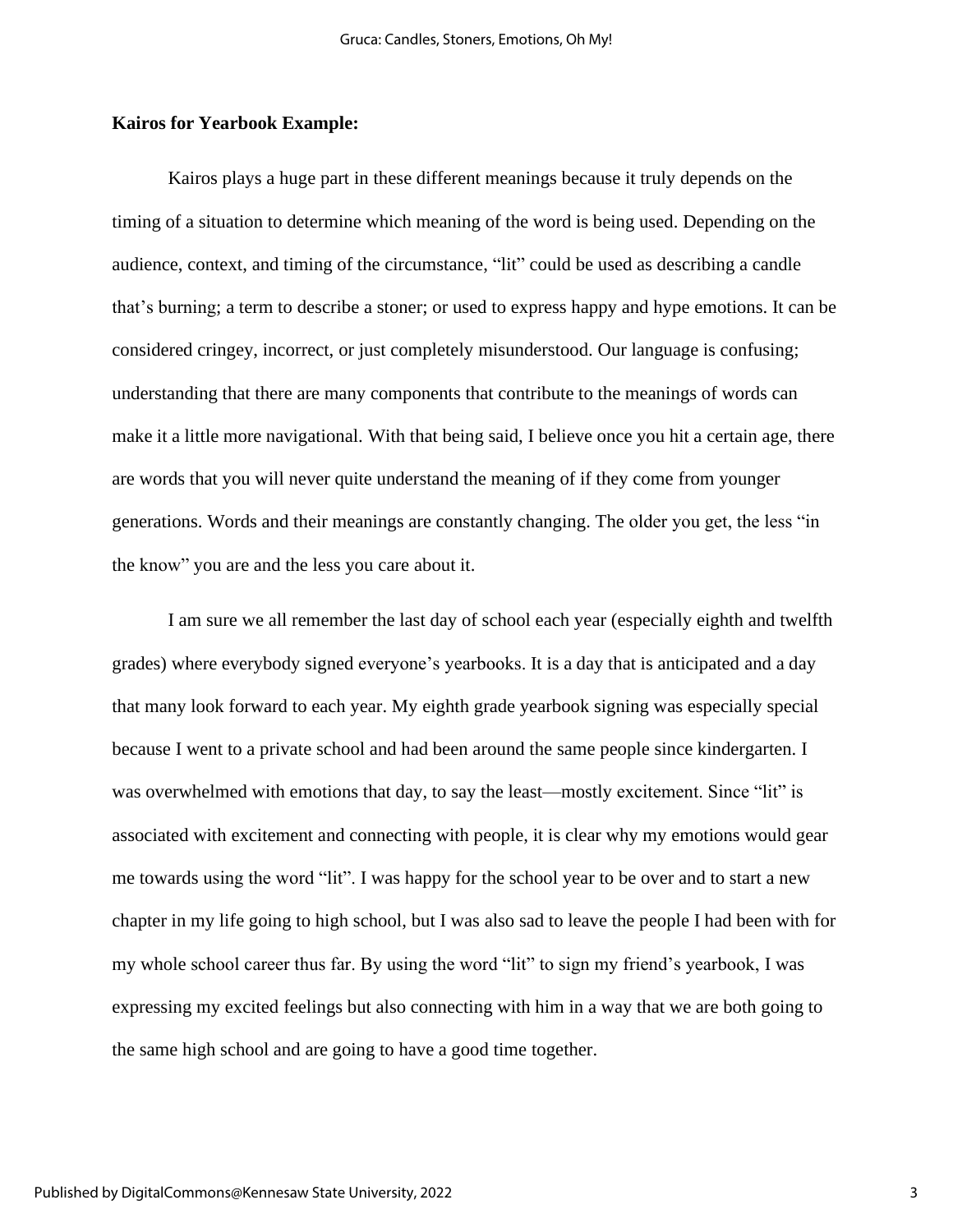#### **Ethos for Yearbook Example:**

Though an eighth-grade girl and a random suburban mom may not be the most credible sources, each shows a distinct perspective of the word "lit" which is nonetheless fascinating. It truly shows how different each generation's language is and how twisted certain words get, because with each generation comes new meanings and innovative words. From an eighth grader's point of view, the word is something that would be considered cool to use. However, in an older person's mind, it is something that should not be used by younger people because no one wants their kids to be drunk or high. It is crazy to think about how younger people do not want older people to use it, but older people do not want younger people to use it either for two completely distinct reasons. Me, the yearbook signer, and my friend, the owner of the yearbook, were both credible to each other because we both knew the meaning of the word. But my friend's mom did not see us as credible at first until we told her that there was a new meaning to the word "lit" and to us, it was the only meaning. Through different forms of social media using the word, it slowly became increasingly popular with generation z, especially.

## **Introduction and Pathos for Travis Scott Example:**

As a huge Travis Scott fan, it was easy for me to choose this as one of my examples to represent "lit." Travis Scott is a famous contemporary rapper known for his "party" type music and dope beats. In all his songs, he incorporates yelling "It's lit!" as a signature ad-lib. As you can see in this one minute [compilation](https://youtu.be/y3FCXV8oEZU) of Scott singing "It's lit" in multiple different songs, it can be described as upbeat and gets one excited (Young Reddo). Scott sings and yells this with autotune to soundlike a typical rap song. When people regularly listen to his songs, it is easy to sing along to the ad-lib and say it while not listening to the song; it is extremely catchy. Since Scott creates rap music which is normally associated with teenagers and young adults, it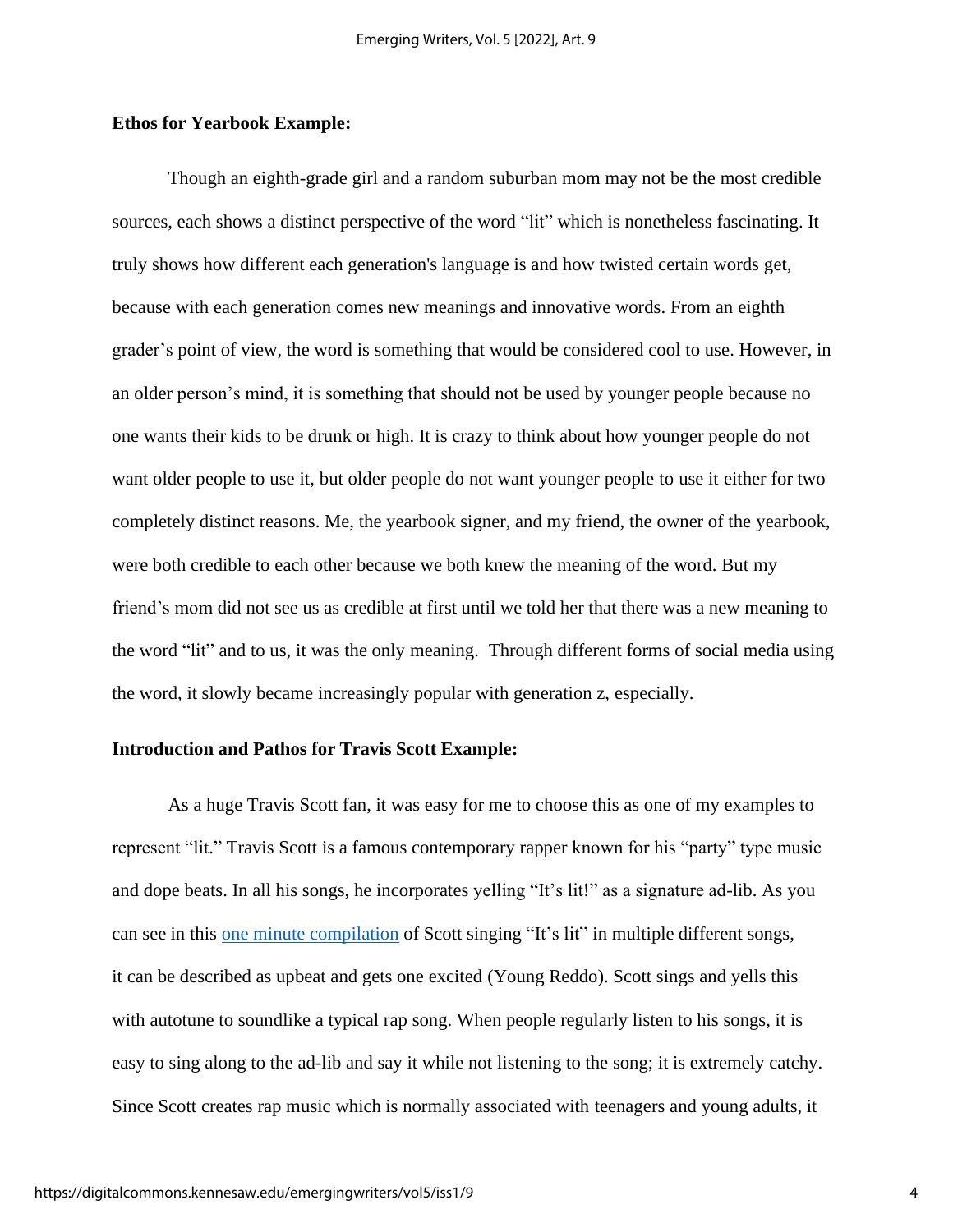makes sense that the majority of people who use this word are in that age group. He often collaborates with other contemporary artists to be featured in the song or help write a song, which also gives different perspectives on the audience. While he does work with other artists which could lead his work to a larger audience, most of his songs feature other modern rappers, so his targeted audience actually remains the same. It is also easy to assume Scott's music is played at parties as away for people to get amped up. The repetition of this word persuades people to feel hyped up, live his materialistic lifestyle that he raps about in many of his songs, and/or listen to more of his music. This use of the word mainly applies to a limited number of people in a certain age range because Scott knows his main audience and tries to appeal strictly to them.

### **Ethos for Travis Scott Example:**

Since using "It's lit" became so repetitive in his songs, and Travis Scott is a very wellknown rapper who many people look up to, I think he subconsciously used his power and fame to create a heightened usage of the word in the younger setting with a completely different meaning than what older generations are used to. I believe Scott is the one who got people saying the word "lit" again with a new repurposed meaning to it. This new meaning carries an underlying logos aspect to it because the original definition of the word "lit" was to describe something that was illuminated with light, such as a light bulb. Bright things, such as a sunny day or a flash from a camera, can be associated with happy and excited emotions, so it makes sense that this new meaning is related to expressing feelings of excitement and amped up emotions. It has the same meaning, in a sense, with a refurbished and modern twist to it. This meaning is exclusive to only a certain age group and creates a sense of diversity in language. Each generation has its own words that are known as important or unique to them; that is what makes our language and culture so unique.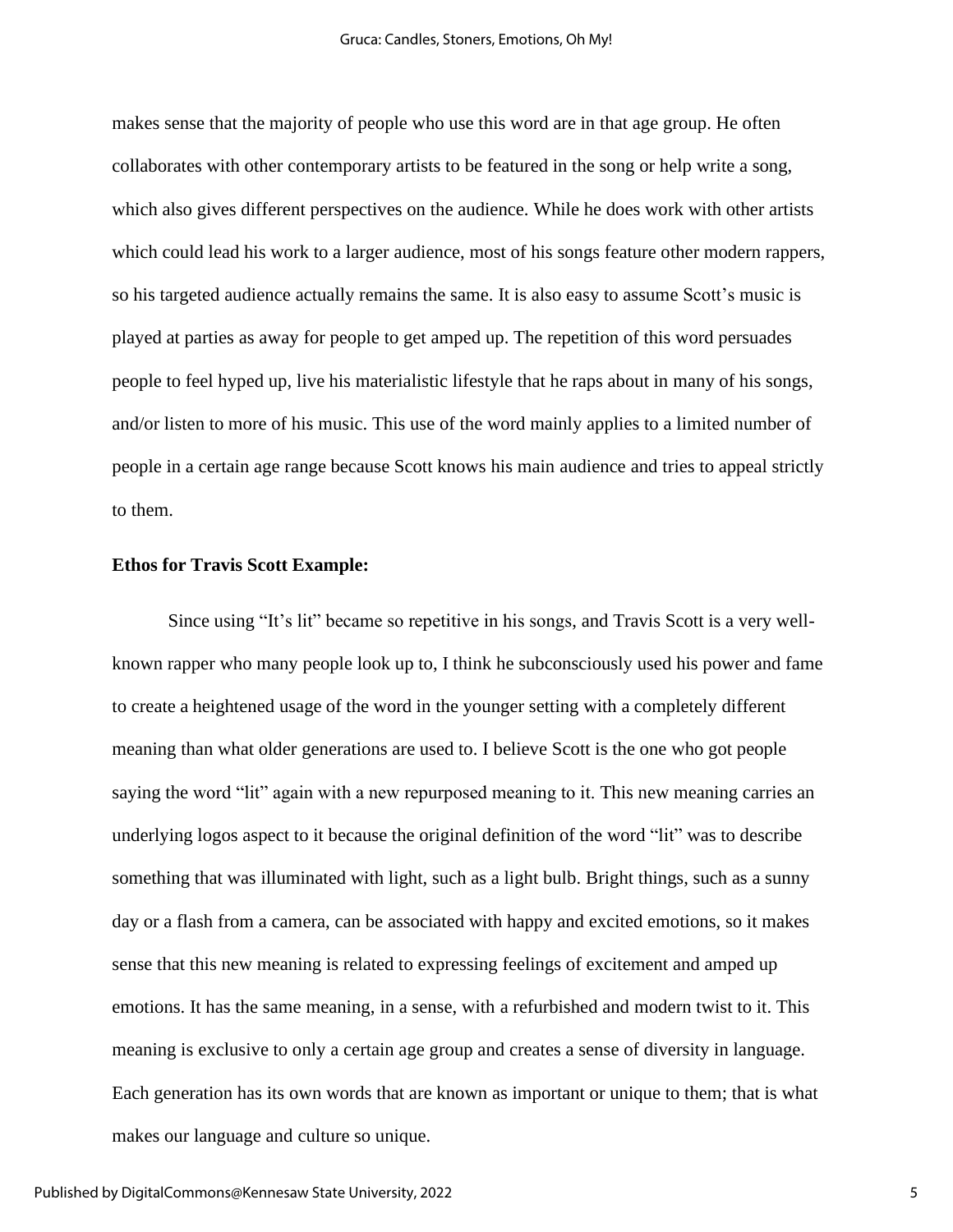# **Conclusion**:

While writing this paper, I realized how often people use rhetorical devices without even realizing it. Along with that, I noticed how much language changes between the different generations. With this knowledge, we can be more aware of how we speak to certain audiences. Also, we have learned that the new meaning creates a new way to connect people and creates a focus on people rather than a thing, whereas other words such as "rockin'" and "bitchin'" are focused on a thing and have no way to connect people with others. This new meaning of "lit" brings all kinds of different of people together, whether that be an eighth grader with a famous rapper, or anyone else. Along with expressing elated emotions, "lit" is a great way to talk with your friends about a party or a function, sing along with your favorite song, or connect with your elders by educating them on the new meaning.